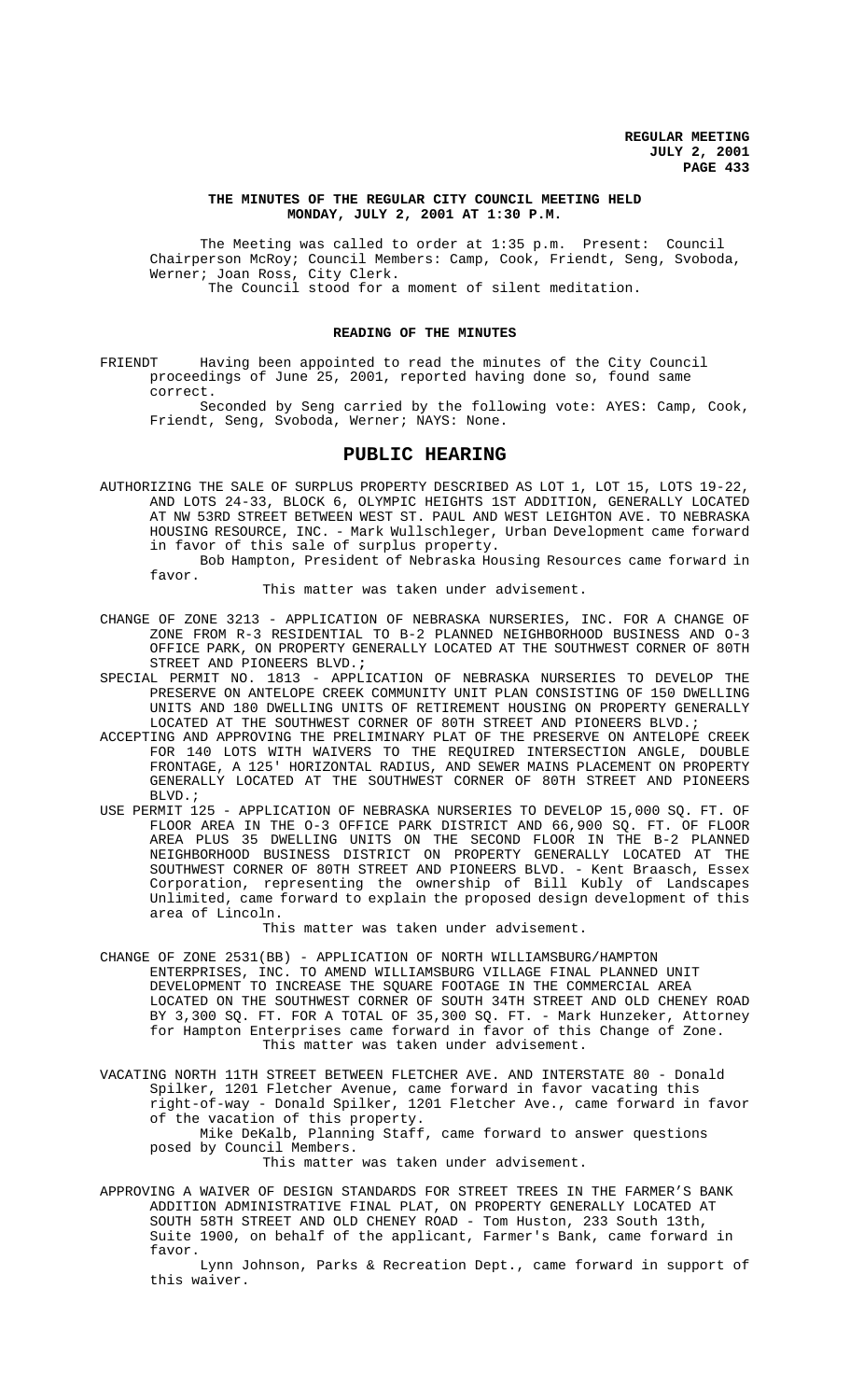#### **MISCELLANEOUS BUSINESS PUBLIC HEARING**

Mike Morosin, 2055 "S" St., Past President of Malone Neighborhood Assoc. came forward to share information regarding the HIV situation in Lincoln and gave Council members a handout. He also talked about the closing of the Kuklin swimming pool never being mentioned before the decision to actual close the pool was made by government. He feels it is a needed resource in the city and that the Council should research the matter further.

Lois Newman, (no address given), offered an invitation for all Council Members to attend a meeting on July 14th at 10:30 a.m. at the Bennet Martin Library, 4th Floor Conference Room, regarding the city buses. Lois also mentioned that the city should keep the Kuklin Pool open.

Glenn Cekal, 1420 "C" Street, also came forward to discuss the closing of Kuklin Pool.

Ed Patterson, Malone Neighborhood Assoc., also came forward to discuss the closing of Kuklin Pool.

Wes Matthews, (no address given), came forward to explain to City Council Members that he and several other men, who park their automobiles at the People's City Mission had warnings on their vehicles

that they would no longer be able to use the People's City Mission. James Dallas, (no address given), explained to Council that closing the mission to the previous people who came forward puts additional pressure on the DayWatch program.

This matter was taken under advisement.

## **\*\* END OF PUBLIC HEARING \*\***

## **COUNCIL ACTION**

#### **LIQUOR RESOLUTIONS**

Application of Chace Enterprises, Inc. dba Silver Spoke Saloon, 1031 M Street for an addition to their licensed premises to include an outdoor area to the northeast measuring approximately 75' x 25'. - CLERK read the following resolution, introduced by Jonathan Cook, who moved for its withdrawal:

BE IT RESOLVED by the City Council of the City of Lincoln, Nebraska:

That after hearing duly had as required by law, consideration of the facts of this application, the Nebraska Liquor Control Act, and the pertinent City ordinances, the City Council recommends that the application of Chase Enterprises, Inc. dba "Silver Spoke Saloon" to expand its licensed premises by the addition of an outside area measuring approximately 75 feet by 25 feet to the northeast of the presently licensed premises located at 1031 M Street, Lincoln, Nebraska, be approved with the condition that the premise complies in every respect with all City and State regulations.

BE IT FURTHER RESOLVED that the City Clerk is directed to transmit a copy of this resolution to the Nebraska Liquor Control Commission. Introduced by Jonathan Cook

COOK So moved.

Seconded by Friendt & carried by the following vote: AYES: Camp, Cook, Friendt, McRoy, Seng, Svoboda, Werner; NAYS: None.

## **ORDINANCES - 2ND READING**

Authorizing the sale of surplus property described as Lot 1, Lot 15, Lots 19- 22, and Lots 24-33, Block 6, Olympic Heights 1st Addition, generally located at NW 53rd Street between West St. Paul and West Leighton Ave. to Nebraska Housing Resource, Inc. - CLERK read an ordinance, introduced

by Jonathan Cook, authorizing the sale of a surplus tract of land legally described as Lot 1, Lot 15, Lots 19-22, and Lots 24-33, Block 6, Olympic Heights 1st Addition, Lincoln, for the second time.

Change of Zone 3213 - Application of Nebraska Nurseries, Inc. for a change of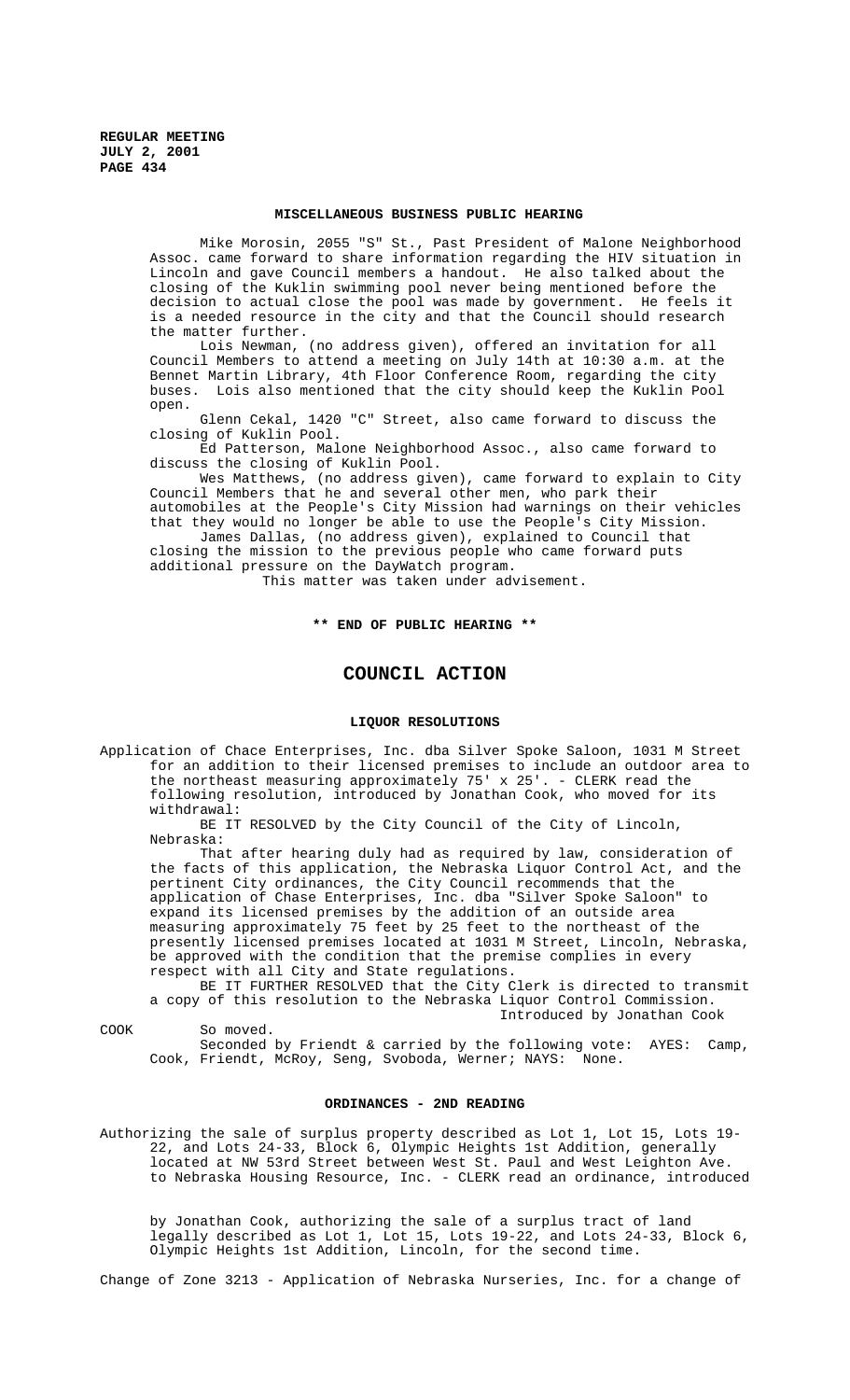zone from R-3 Residential to B-2 Planned Neighborhood business and O-3 Office Park, on property generally located at the southwest corner of 80th Street and Pioneers Blvd. - CLERK read an ordinance, introduced by Jonathan Cook, amending the Lincoln Zoning District Maps attached to an made a part of Title 27 of the Lincoln Municipal Code, as provided by Section 27.05.020 of the Lincoln Municipal Code, by changing the boundaries of the districts established and shown thereon, the second time. **(SEE FURTHER COUNCIL ACTION UNDER ORDINANCES - 3RD READING)**

- Change of Zone 2531(BB) Application of North Williamsburg/Hampton Enterprises, Inc. to amend Williamsburg Village Final Planned Unit Development to increase the square footage in the commercial area located on the southwest corner of South 34th Street and Old Cheney Road by 3,300 sq. ft. for a total of 35,300 sq. ft. - CLERK read an ordinance, introduced by Jonathan Cook, amending the approved Development Plan for Williamsburg Village Planned Unit Development as appended to Change of Zone 2531AA to increase the maximum allowable square footage in the commercial area located on the southwest corner of South 34th Street and Old Cheney Road to 35, 300 square feet, the second time.
- Vacating North 11th Street between Fletcher Ave. and Interstate 80 CLERK read an ordinance, introduced by Jonathan Cook, vacating North 11th Street between Fletcher Ave. and Interstate 80, and retaining title thereto in the City of Lincoln, the second time.

### **RESOLUTIONS**

APPOINTING GLENN FRIENDT TO THE DISTRICT ENERGY CORPORATION TO FILL AN UNEXPIRED TERM EXPIRING DECEMBER 31, 2002 - CLERK read a resolution, introduced by Jonathan Cook, who moved its adoption:<br>A-80944 BE IT RESOLVED by the City Council of the City

BE IT RESOLVED by the City Council of the City of Lincoln, Nebraska: That the appointment of Glenn Friendt to the District Energy

Corporation to fill an unexpired term expiring December 31, 2002 is hereby approved.

Introduced by Jonathan Cook Seconded by Seng & carried by the following vote: AYES: Camp, Cook, Friendt, McRoy, Seng, Svoboda, Werner; NAYS: None.

ACCEPTING THE REPORT OF NEW AND PENDING CLAIMS AGAINST THE CITY AND APPROVING DISPOSITION OF CLAIMS SET FORTH THEREIN FOR THE PERIOD OF JUNE 1 - 15, 2001 - CLERK read a resolution introduced by Jonathan Cook, who moved its adoption:

A-80945 BE IT RESOLVED by the City Council of the City of Lincoln, Nebraska:

That the claims listed in the attached report, marked as Exhibit "A", dated June 18, 2001, of various new and pending tort claims filed against the City of Lincoln with the Office of the City Attorney or the Office of the City Clerk, as well as claims which have been disposed of, are hereby received as required by Neb. Rev. Stat. § 13-905 (Reissue 1997). The dispositions of claims by the Office of the City Attorney, as shown by the attached report, are hereby approved:

| DENIED                                      |                       | ALLOWED     |
|---------------------------------------------|-----------------------|-------------|
| State Farm Insurance Co.                    | Brian Johnson         | \$11,333.60 |
| (Robin & Trenton Baker, Insureds)\$7,849.52 | Michael A. Miller     | 391.24      |
| Shashi B. Verma<br>80.00                    | Anita Scofield        | 476.86      |
|                                             | Peoples Natural Gas   | 429.03      |
|                                             | Kevin & Jane Goertzen | 693.00      |
|                                             | Lola Shaw             | 6,741.00    |

The City Attorney is hereby directed to mail to the various claimants listed herein a copy of this resolution which shows the final disposition of their claim.

Introduced by Jonathan Cook Seconded by Seng & carried by the following vote: AYES: Camp, Cook, Friendt, McRoy, Seng, Svoboda, Werner; NAYS: None.

APPOINTING VIC COVALT TO THE CHARTER REVISION COMMISSION FOR A FOUR-YEAR TERM EXPIRING JULY 15, 2005 - CLERK read the following resolution, introduced by Jonathan Cook, who moved its adoption:

A-80946 BE IT RESOLVED by the City Council of the City of Lincoln, Nebraska:

That the appointment of Victor E. Covalt III to the Charter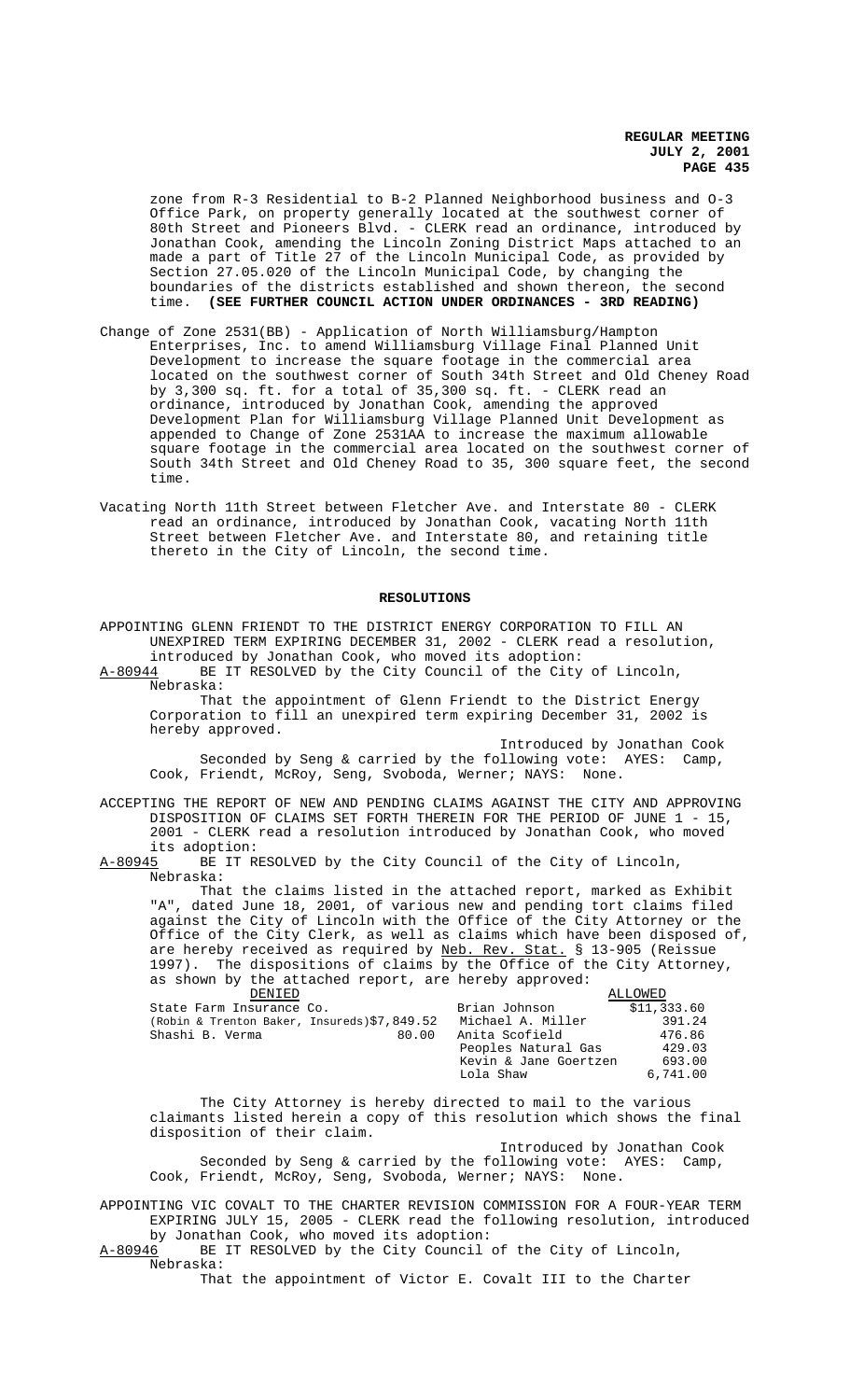Revision Commission for a four-year term expiring July 15, 2005 is hereby approved.

Introduced by Jonathan Cook Seconded by Seng & carried by the following vote: AYES: Camp, Cook, Friendt, McRoy, Seng, Svoboda, Werner; NAYS: None.

AUTHORIZING A CONTRACT FOR THE PURCHASE OF 20 REPLACEMENT TRANSIT VEHICLES FROM GILLIG CORP. - Prior to reading:<br>WERNER Moved to delay action on Bill N

Moved to delay action on Bill No. 01R-163 for one week with public hearing on 7/9/01.

Seconded by Friendt & carried by the following vote: AYES: Camp, Cook, Friendt, McRoy, Seng, Svoboda, Werner; NAYS: None.

SPECIAL PERMIT NO. 1813 - APPLICATION OF NEBRASKA NURSERIES TO DEVELOP THE PRESERVE ON ANTELOPE CREEK COMMUNITY UNIT PLAN CONSISTING OF 150 DWELLING UNITS AND 180 DWELLING UNITS OF RETIREMENT HOUSING ON PROPERTY GENERALLY LOCATED AT THE SOUTHWEST CORNER OF 80TH STREET AND PIONEERS BLVD. **-** CLERK read a resolution, introduced by Jonathan Cook, who moved its adoption:<br>A-80947 WHEREAS

A-80947 WHEREAS, Nebraska Nurseries, Inc. has submitted an application designated as Special Permit No. 1813 for authority to develop The Preserve on Antelope Creek Community Unit Plan consisting of 150 dwelling units and 180 dwelling units of retirement housing on property located at the southwest corner of 80th Street and Pioneers Blvd., and legally described to wit:

A tract of land located in the Northeast Quarter of Section 10, Township 9 North, Range 7 East of the 6th P.M., Lancaster County, Nebraska, being more particularly described as follows: Beginning at the southwest corner of Lot 54 of said Quarter Section; thence north 89 degrees 21 minutes 34 seconds east along the south line of said Lot 54, a distance of 200.19 feet to the east line of said Lot 54; thence north 00 degrees 11 minutes 13 seconds west on said line, a distance of 259.93 feet to the south right-of-way line of Pioneers Boulevard; thence north 89 degrees 20 minutes 29 seconds east on said line, a distance of 600.59 feet to the east line of Lot 57 of the aforesaid Northeast Quarter of Section 10; thence south 00 degrees 11 minutes 52 seconds east on said line, a distance of 2133.34 feet; thence south 00 degrees 13 minutes 54 seconds east on said line, a distance of 456.67 feet; thence on the southerly and westerly lines of said Lot 57 for the next four courses; north 89 degrees 58 minutes 22 seconds west, a distance of 52.68 feet; north 15 degrees 39 minutes 36 seconds west, a distance of 425.55 feet; north 61 degrees 34 minutes 23 seconds west, a distance of 1398.97 feet; north 31 degrees 42 minutes 49 seconds west, a distance of 481.67 feet to the west line of said Lot 57, said line also being the east line of Outlot "A", Pioneer Subdivision, a subdivision as platted and recorded in Lancaster County, Nebraska; thence north 00 degrees 16 minutes 08 seconds east on said line, a distance of 203.46 feet; thence south 89 degrees 43 minutes 52 seconds east, a distance of 73.06 feet; thence north 79 degrees 07 minutes 47 seconds east, a distance of 70.38 feet; thence south 86 degrees 37 minutes 54 seconds east, a distance of 84.78 feet; thence south 66 degrees 20 minutes 00 seconds east, a distance of 78.47 feet; thence north 55 degrees 16 minutes 54 seconds east, a distance of 154.09 feet to a point on a curve; thence northwesterly along a curve to the left having a radius of 292.55 feet and a central angle of 15 degrees 30 minutes 27 seconds, an arc distance of 79.18 feet (chord = 78.94 feet, chord bearing = north 49 degrees 52 minutes 30 seconds west) to a point of reverse curvature; thence northwesterly along a curve to the right having a radius of 420.40 feet and a central angle of 19 degrees 46 minutes 13 seconds, an arc distance of 145.06 feet (chord = 144.34 feet, chord bearing = north 47 degrees 44 minutes 38 seconds west) to a point of tangency; thence north 37 degrees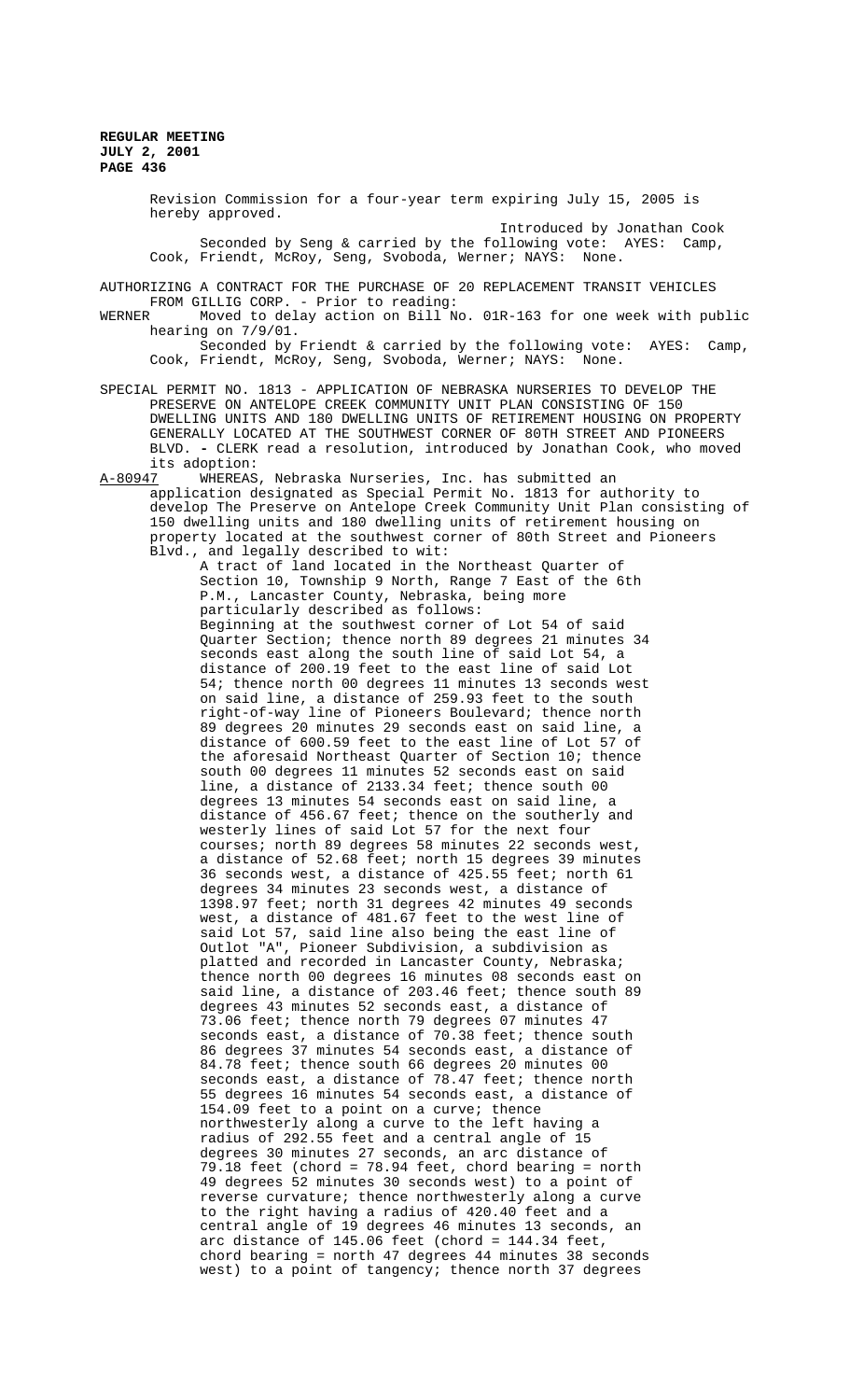51 minutes 31 seconds west, a distance of 48.41 feet to a point of curvature; thence northwesterly along a curve to the left having a radius of 144.27 feet and a central angle of 52 degrees 16 minutes 35 seconds, an arc distance of 131.63 feet (chord = 127.11 feet, chord bearing = north 63 degrees 59 minutes 49 seconds west) to a point of tangency; thence south 89 degrees 51 minutes 54 seconds west, a distance of 16.99 feet to a point of curvature; thence north westerly along a curve to the right having a radius of 95.82 feet and a central angle of 46 degrees 31 minutes 36 seconds, an arc distance of 77.81 feet (chord = 75.69 feet, chord bearing = north 66 degrees 52 minutes 18 seconds west) to a point of tangency; thence north 43 degrees 36 minutes 30 seconds west, a distance of 37.54 feet to the aforesaid west line of Lot 57; thence north 00 degrees 16 minutes 08 seconds east on said line, a distance of 59.13 feet; thence south 89 degrees 46 minutes 35 seconds east, a distance of 166.69 feet; thence north 66 degrees 33 minutes 19 seconds east, a distance of 289.31 feet; thence north 37 degrees 33 minutes 31 seconds east, a distance of 76.97 feet; thence north 89 degrees 48 minutes 08 seconds east, a distance of 183.77 feet; thence north 00 degrees 49 minutes 59 seconds west, a distance of 291.51 feet to the south right-of-way line of Pioneers Boulevard; thence north 89 degrees 19 minutes 30 seconds east on said line, a distance of 179.65 feet to the west line of the aforesaid Lot 54; thence south 00 degrees 10 minutes 44 seconds east on said line, a distance of 259.81 feet to the point of beginning, except that part lying within Lot 55, Irregular Tract, in the Northeast Quarter of Section 10, Township 9 North, Range 7 East of the 6th P.M. Lancaster County, Nebraska; containing 2,538,056 square feet or 58.266 acres, more or less;

WHEREAS, the real property adjacent to the area included within the site plan for this community unit plan will not be adversely affected; and

WHEREAS, said site plan together with the terms and conditions hereinafter set forth are consistent with the intent and purpose of Title 27 of the Lincoln Municipal Code to promote the public health, safety, and general welfare.

NOW, THEREFORE, BE IT RESOLVED by the City Council of the City of Lincoln, Nebraska:

That the application of Nebraska Nurseries, Inc., hereinafter referred to as "Permittee", to develop The Preserve on Antelope Creek Community Unit Plan, on the property legally described above, be and the same is hereby granted under the provisions of Section 27.63.320 and Chapter 27.65 of the Lincoln Municipal Code upon condition that construction and operation of said community unit plan be in strict compliance with said application, the site plan, and the following additional express terms, conditions, and requirements:

1. This permit approves a community unit plan for 150 dwelling units and the development of retirement housing for 180 elderly dwelling units.

The following modifications are hereby approved:

a. An exception to the design standards to permit intersection angles less than 80 degrees.

- b. A modification to the requirements of the Land Subdivision Ordinance to permit double frontage on Lot 2, Block 3.
- c. An adjustment to the maximum building height in the R-3 zoning district to increase the maximum height of the independent living building in Lot 1, Block 1, from 35' to 45'.
- d. An adjustment to the required rear yard setback in the R-3 district for lots longer than 125' in Blocks 1, 3, and 4 from the smaller of 30' or 20% of depth to 25'.
- 3. Before receiving building permits: a. The Permittee must submit a revised and reproducible final plan with five copies.
	- b. The construction plans must conform to the approved plans.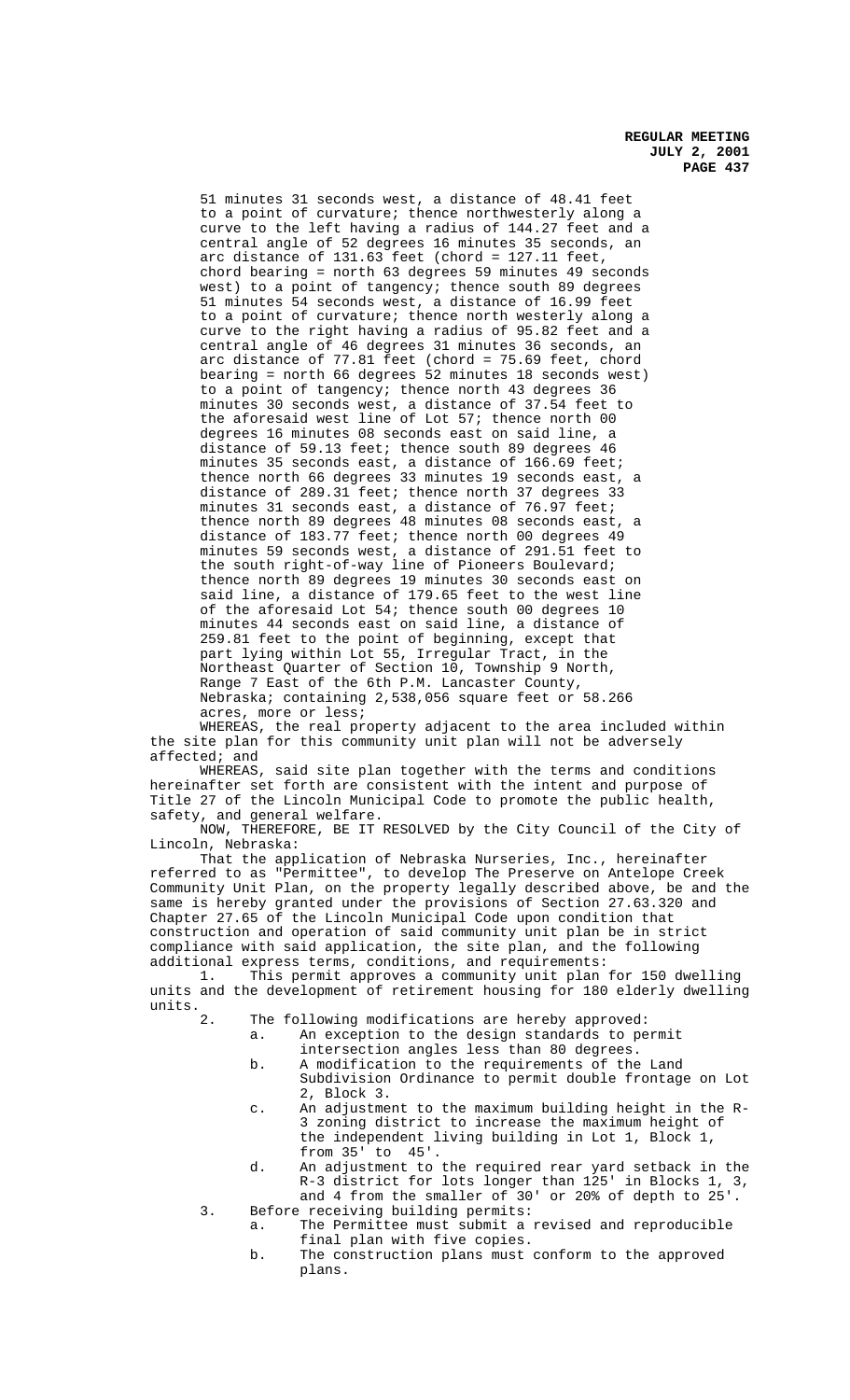> c. Final plats within the area of this community unit plan must be approved by the City.

4. Before occupying the dwelling units, all development and construction must be completed in conformance with the approved plans. 5. All privately-owed improvements must be permanently

maintained by the Permittee or an appropriately established homeowners association approved by the City Attorney.

6. The site plan approved by this permit shall be the basis for all interpretations of setbacks, yards, locations of buildings, location of parking and circulation elements, and similar matters.

7. The terms, conditions, and requirements of this resolution shall be binding and obligatory upon the Permittee, successors, and assigns. The building official shall report violations to the City Council which may revoke the special permit or take such other action as may be necessary to gain compliance.

8. The Permittee shall sign and return the City's letter of acceptance to the City Clerk within 30 days following approval of the special permit, provided, however, said 30-day period may be extended up to six months by administrative amendment. The City Clerk shall file a copy of the resolution approving the special permit and the letter of acceptance with the Register of Deeds, filing fees therefor to be paid in advance by the Permittee.

Introduced by Jonathan Cook Seconded by Seng & carried by the following vote: AYES: Camp, Cook, Friendt, McRoy, Seng, Svoboda, Werner; NAYS: None.

ACCEPTING AND APPROVING THE PRELIMINARY PLAT OF THE PRESERVE ON ANTELOPE CREEK FOR 140 LOTS WITH WAIVERS TO THE REQUIRED INTERSECTION ANGLE, DOUBLE FRONTAGE, A 125' HORIZONTAL RADIUS, AND SEWER MAINS PLACEMENT ON PROPERTY GENERALLY LOCATED AT THE SOUTHWEST CORNER OF 80TH STREET AND PIONEERS BLVD. - CLERK read the following resolution, introduced by Jonathan Cook, who moved its adoption:

A-80948 MHEREAS, Nebraska Nurseries, Inc. has submitted the preliminary plat of **The Preserve on Antelope Creek** for acceptance and approval; and WHEREAS, the Lincoln City - Lancaster County Planning Commission has reviewed said preliminary plat and made recommendations as contained

in the letter dated January 16, 2001, which is attached hereto as Exhibit "A". NOW, THEREFORE, BE IT RESOLVED by the City Council of the City of

Lincoln, Nebraska:

That the preliminary plat of **The Preserve on Antelope Creek**, located at the southwest corner of 80th Street and Pioneers Blvd. as submitted by Nebraska Nurseries, Inc. is hereby accepted and approved, subject to the terms and conditions set forth in Exhibit "A", which is attached hereto and made a part of this resolution as though fully set forth verbatim.

BE IT FURTHER RESOLVED that the City Council finds that the tract to be subdivided is surrounded by such development or unusual conditions that strict application of the subdivision requirements would result in actual difficulties or substantial hardship and the following modifications to the subdivision requirements are therefore approved:

1. The requirement of the Urban Public Street Design Standards prohibiting the angle of intersections to vary more than 10 degrees from a right angle is waived to permit intersection angles less than 80 degrees.

2. The requirement of Section 26.23.140 of the land subdivision ordinance prohibiting lots with a double frontage is waived for Lot 2, Block  $3.$  T

The requirement of the Urban Public Street Design Standards requiring a 125' horizontal radius with a tangent between curves is reduced as proposed on Burr Oak Lane, Hawthorne Drive and Redbud Lane.

4. The requirement of the Sanitary Sewer Design Standards that sewer mains be located 3 ½ feet behind the curb of the street is waived to allow sewer mains to be located in the center of the streets in order to save existing trees.

Introduced by Jonathan Cook Seconded by Seng & carried by the following vote: AYES: Camp, Cook, Friendt, McRoy, Seng, Svoboda, Werner; NAYS: None.

USE PERMIT 125 - APPLICATION OF NEBRASKA NURSERIES TO DEVELOP 15,000 SQ. FT. OF FLOOR AREA IN THE O-3 OFFICE PARK DISTRICT AND 66,900 SQ. FT. OF FLOOR AREA PLUS 35 DWELLING UNITS ON THE SECOND FLOOR IN THE B-2 PLANNED NEIGHBORHOOD BUSINESS DISTRICT ON PROPERTY GENERALLY LOCATED AT THE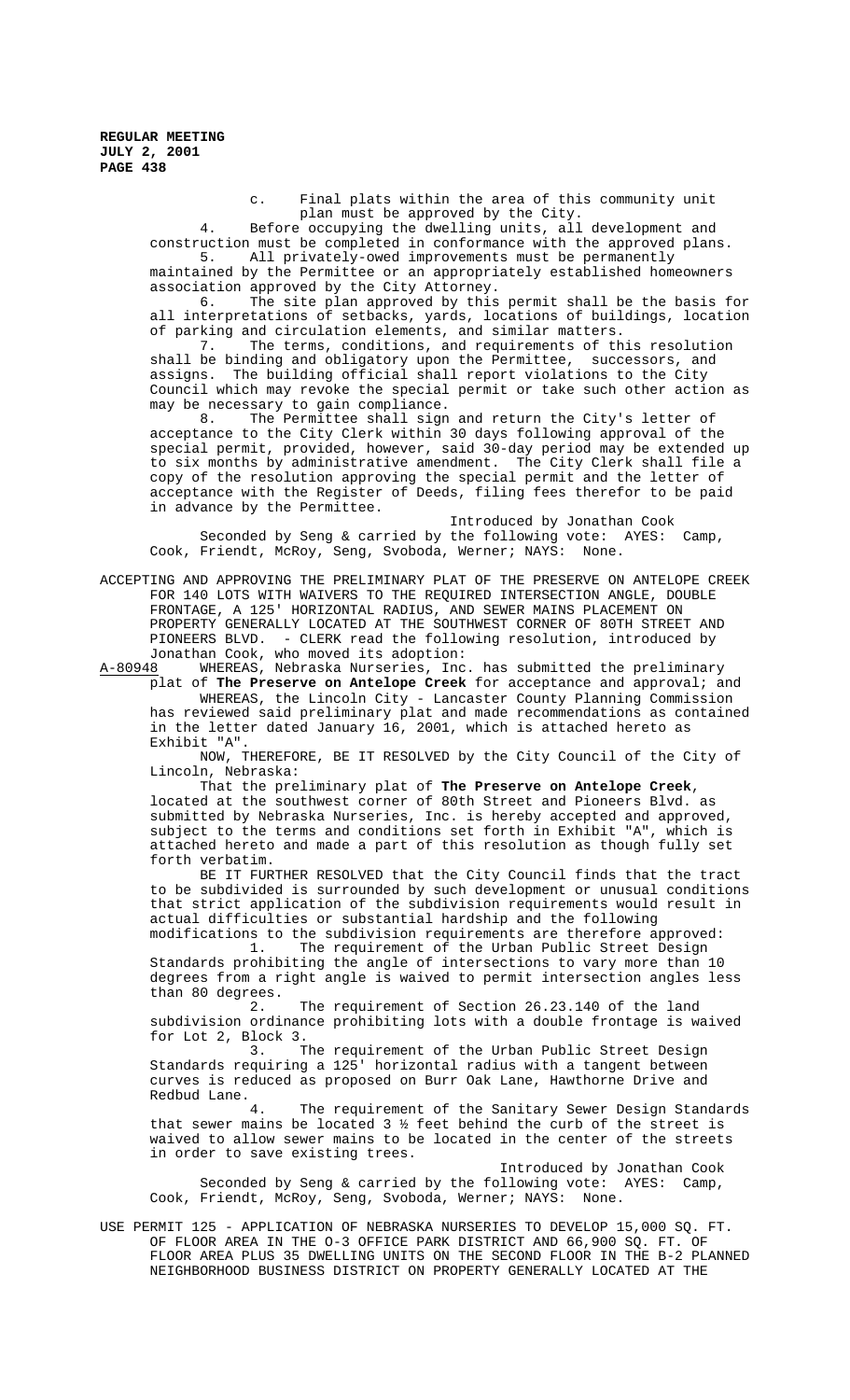SOUTHWEST CORNER OF 80TH STREET AND PIONEERS BLVD. - CLERK read the following resolution, introduced by Jonathan Cook, who moved its

adoption:<br>A-80949 WHE A-80949 WHEREAS, Nebraska Nurseries, Inc. has submitted an application in accordance with Section 27.27.080 and Section 27.31.100 of the Lincoln Municipal Code designated as Use Permit No. 125 for authority to construct 15,000 sq. ft of floor area in the O-3 Office Park District and 66,900 sq. ft. of floor area plus 35 dwelling units on the second floor in the B-2 Planned Neighborhood Business District, on property generally located at the southwest corner of 80th Street and Pioneers Blvd. and legally described to wit:

A tract of land located in the Northeast Quarter of Section 10, Township 9 North, Range 7 East of the 6th P.M., Lancaster County, Nebraska, being more particularly described as follows: Commencing at the southwest corner of Lot 54 of said Quarter Section; thence north 00 degrees 10 minutes 44 seconds west on the west line of said Lot 54, a distance of 259.81 feet to the south right-of-way line of Pioneers Blvd.; thence south 89 degrees 19 minutes 30 seconds west on said line, a distance of 179.65 feet to the point of beginning; thence south 00 degrees 49 minutes 59 seconds east, a distance of 291.51 feet; thence south 89 degrees 48 minutes 08 seconds west, a distance of 183.77 feet; thence south 37 degrees 33 minutes 31 seconds west, a distance of 76.97 feet; thence south 66 degrees 33 minutes 19 seconds west, a distance of 289.31 feet; thence north 89 degrees 46 minutes 35 seconds west, a distance of 166.69 feet to the west line of Lot 57 of the aforesaid Northeast Quarter of Section 10, said line also being the east line of Outlot "A", Pioneer Subdivision, a subdivision as platted and recorded in Lancaster County, Nebraska; thence north 00 degrees 16 minutes 08 seconds east on said line, a distance of 460.18 feet to the south right-of-way line of Pioneers Blvd.; thence north 89 degrees 21 minutes 18 seconds east on said line, a distance of 635.93 feet; thence north 89 degrees 19 minutes 30 seconds east on said line, a distance of 20.51 feet to the point of beginning; containing 252,195 square feet or 5.789 acres, more or less; and

A tract of land located in the Northeast Quarter of Section 10, Township 9 North, Range 7 East of the 6th P.M., Lancaster County, Nebraska, being more particularly described as follows: Commencing at the southwest corner of Lot 54 of said Quarter Section; thence north 00 degrees 10 minutes 44 seconds west on the west line of said Lot 54, a distance of 259.81 feet to the south right-of-way line of Pioneers Blvd.; thence south 89 degrees 19 minutes 30 seconds west on said line, a distance of 200.16 feet; thence south 89 degrees 21 minutes 18 seconds west on said line, a distance of 635.93 feet to the west line of lot 57 of the aforesaid Northeast Quarter of Section 10, said line also being the east line of Outlot "A", Pioneer Subdivision, a subdivision as platted and recorded in Lancaster County, Nebraska; thence south 00 degrees 16 minutes 08 seconds west on said line, a distance of 519.31 feet to the point of beginning; thence south 43 degrees 36 minutes 30 seconds east, a distance of 37.54 feet to a point of curvature; thence southeasterly along a curve to the left having a radius of 95.82 feet and a central angle of 46 degrees 31 minutes 36 seconds, an arc distance of 77.81 feet (chord = 75.69', chord bearing = south 66 degrees 52 minutes 18 seconds east) to a point of tangency; thence north 89 degrees 51 minutes 54 seconds east, a distance of 16.99 feet to a point of curvature; thence southeasterly along a curve to the right having a radius of 144.27 feet and a central angle of 52 degrees 16 minutes 35 seconds, an arc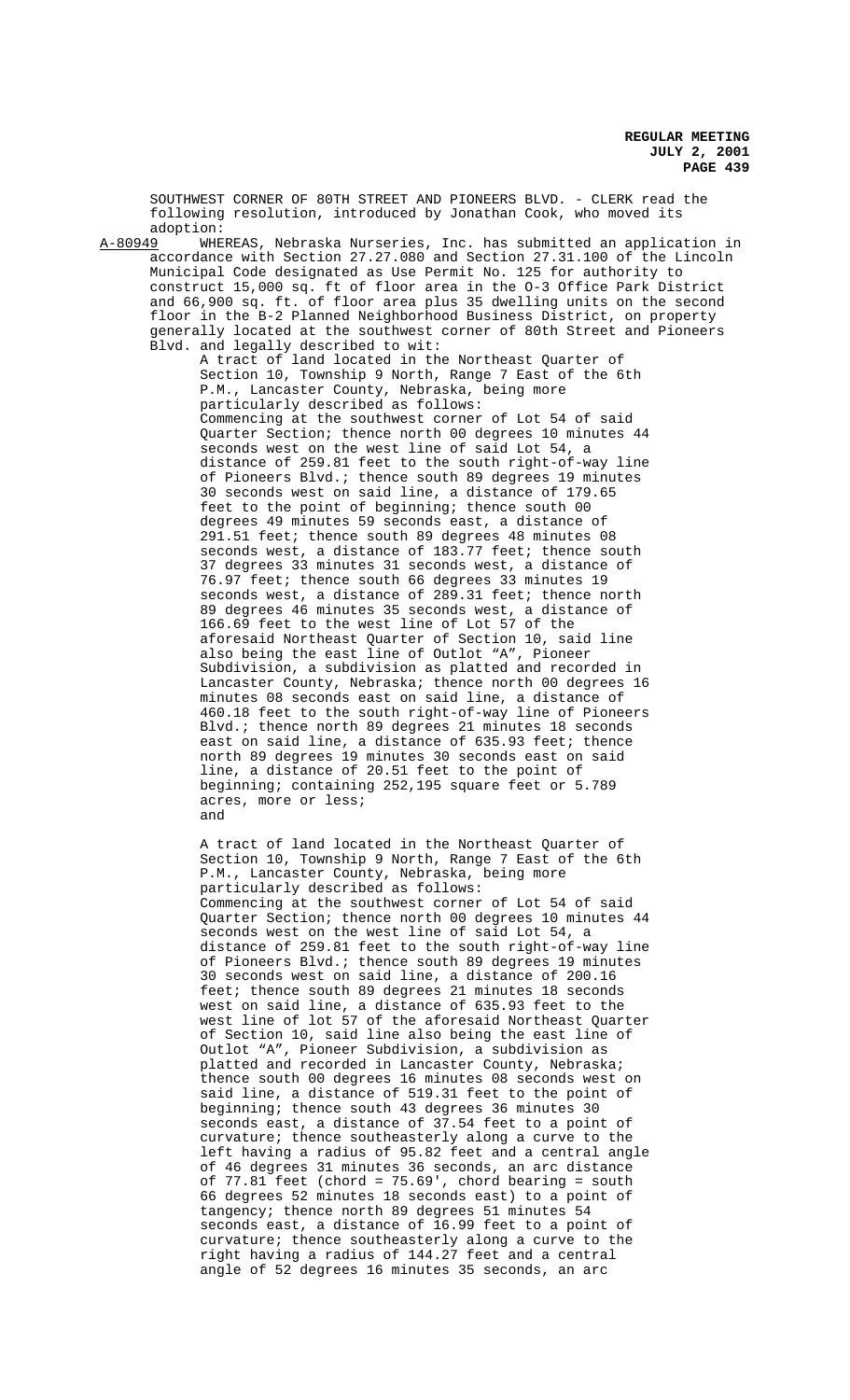distance of 131.63 feet (chord = 127.11', chord bearing = south 63 degrees 59 minutes 49 seconds east) to a point of tangency; thence south 37 degrees 51 minutes 31 seconds east, a distance of 48.41 feet to a point of curvature; thence southeasterly along a curve to the left having a radius of 420.40 feet and a central angle of 19 degrees 46 minutes 13 seconds, an arc distance of 145.06 feet (chord = 144.34', chord bearing = south 47 degrees 44 minutes 38 seconds east) to a point of reverse curvature; thence southeasterly along a curve to the right having a radius of 292.55 feet and a central angle of 15 degrees 30 minutes 27 seconds, an arc distance of 79.18 feet (chord = 78.94', chord bearing = south 49 degrees 52 minutes 30 seconds east); thence south 55 degrees 16 minutes 54 seconds west, a distance of 154.09 feet; thence north 66 degrees 20 minutes 00 seconds west, a distance of 78.47 feet; thence north 86 degrees 37 minutes 54 seconds west, a distance of 84.78 feet; thence south 79 degrees 07 minutes 47 seconds west, a distance of 70.38 feet; thence north 89 degrees 43 minutes 52 seconds west, a distance of 73.06 feet to the west line of the aforesaid Lot 57; thence north 00 degrees 16 minutes 08 seconds east on said line, a distance of 362.97 feet to the point of beginning; containing 95,529 square feet or 2.193 acres, more or less; WHEREAS, the real property adjacent to the area included within

the site plan for this development of commercial and office space will not be adversely affected; and

WHEREAS, said site plan together with the terms and conditions hereinafter set forth are consistent with the intent and purpose of Title 27 of the Lincoln Municipal Code to promote the public health, safety, and general welfare.

NOW, THEREFORE, BE IT RESOLVED by the City Council of the City of Lincoln, Nebraska:

That the application of Nebraska Nurseries, Inc., hereinafter referred to as "Permittee", to construct 15,000 sq. ft of floor area in the O-3 Office Park District and 66,900 sq. ft. of floor area plus 35 dwelling units on the second floor in the B-2 Planned Neighborhood Business District on the property legally described above be and the same is hereby granted under the provisions of Section 27.27.080 and Section 27.31.100 of the Lincoln Municipal Code upon condition that construction and operation of said commercial and office space be in strict compliance with said application, the site plan, and the following additional express terms, conditions, and requirements:

1. This permit approves 15,000 square feet of floor are in the O-3 zoning district and 66,900 square feet of floor area plus 35

dwelling units on the second floor in the B-2 zoning district.<br>2. This permit further approves an adjustment of the This permit further approves an adjustment of the minimum yard requirements in the B-2 district to reduce the front yard setback from 50 feet to 30 feet for the B-2 area fronting upon Pioneers Boulevard and Lucile Drive is hereby approved.

Before receiving building permits:

- a. The Permittee must submit a revised and reproducible final plan with five copies to the Planning Department.
- b. The construction plans must conform to the approved plans and shall be in accordance with the "Conceptual Master Plan, The Preserve on Antelope Creek" color renderings submitted to the Planning Commission on November 29, 2000.
- c. Final plats within the area of this use permit must be approved by the City.

4. During the construction process, the Permittee will be responsible for controlling off-site dust emissions in accordance with Lincoln-Lancaster County Air Pollution Regulations and Standards Article 2 Section 32. Dust control measures shall include, but not be limited to application of water to roads, driveways, parking lots on site, site frontage and any adjacent business or residential frontage. Planting and maintenance of vegetable ground cover will also be incorporated as necessary.<br>5.

5. Before occupying the buildings all development and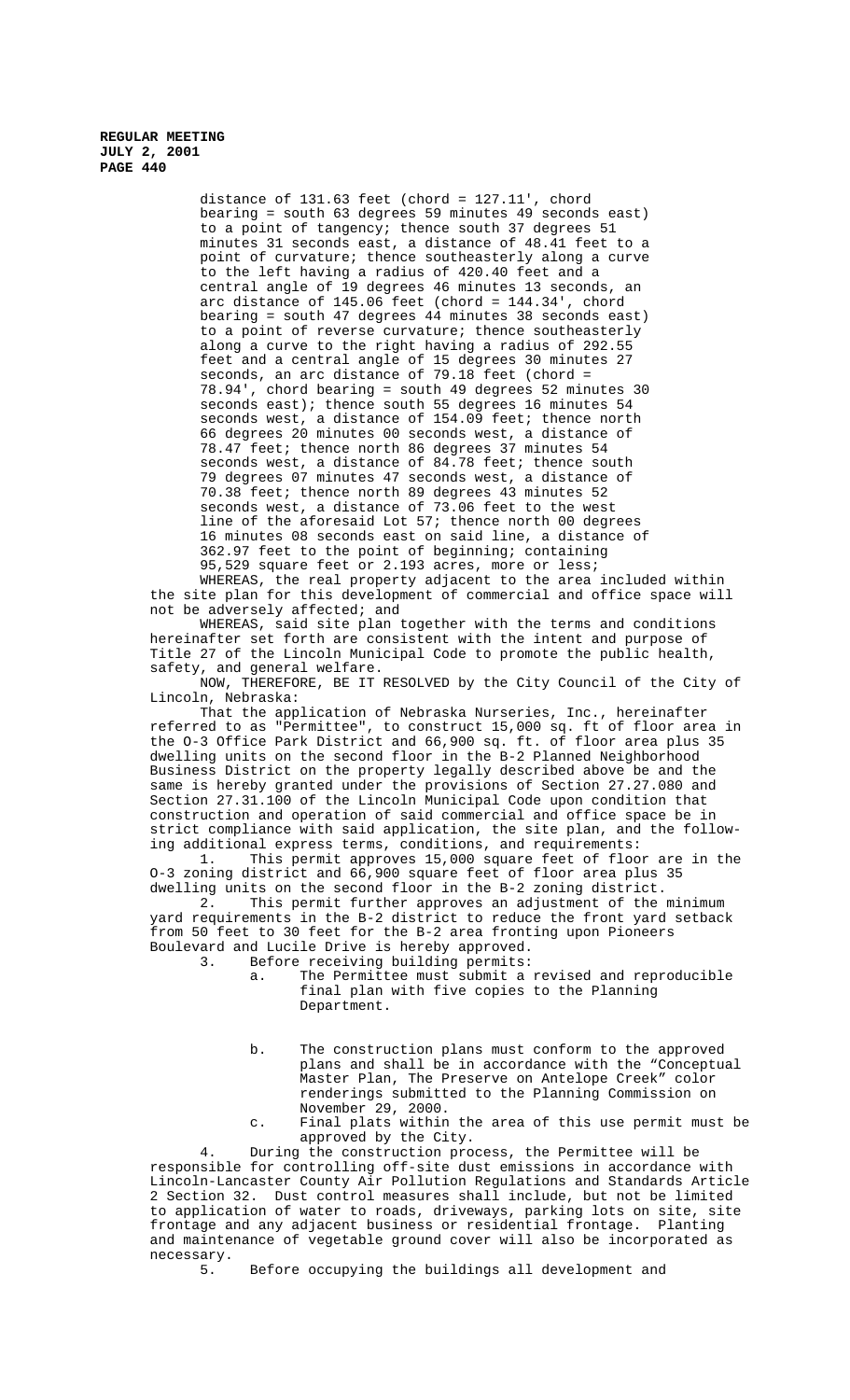construction must be completed in conformance with the approved plans. 6. All privately-owned improvements must be permanently

maintained by the Permittee or an appropriately established property owners association approved by the City Attorney.

7. The site plan approved by this permit shall be the basis for all interpretations of setbacks, yards, locations of buildings, location

of parking and circulation elements, and similar matters.<br>8. The terms, conditions, and requirements of th The terms, conditions, and requirements of this resolution shall be binding and obligatory upon the Permittee, its successors and assigns. The building official shall report violations to the City Council which may revoke this use permit or take such other action as may be necessary to gain compliance.<br>9. The Permittee shall sign

The Permittee shall sign and return the City's letter of acceptance to the City Clerk within 30 days following approval of this use permit, provided, however, said 30-day period may be extended up to six months by administrative amendment. The City Clerk shall file a copy of the resolution approving this use permit and the letter of acceptance with the Register of Deeds, filing fees therefor to be paid in advance by the Permittee.

Introduced by Jonathan Cook Seconded by Seng & carried by the following vote: AYES: Camp, Cook, Friendt, McRoy, Seng, Svoboda, Werner; NAYS: None.

APPROVING A WAIVER OF DESIGN STANDARDS FOR STREET TREES IN THE FARMER'S BANK ADDITION ADMINISTRATIVE FINAL PLAT, ON PROPERTY GENERALLY LOCATED AT SOUTH 58TH STREET AND OLD CHENEY ROAD - CLERK read the following resolution, introduced by Jonathan Cook, who moved its adoption:

A-80950 WHEREAS, the Administrative Final Plat of Farmer's Bank Addition was previously approved by the City of Lincoln; and WHEREAS, one of the conditions of approval of said Administrative

Final Plat was the requirement under Section 26.27.090 of the Lincoln Municipal Code that the Subdivider install street trees along both sides of the streets within said Administrative Final Plat; and

WHEREAS, applicant has requested a modification to waive said requirement pursuant to § 26.31.010 of the Lincoln Municipal Code; and WHEREAS, the Planning Commission has reviewed said request and has made recommendations thereon; and

WHEREAS, the City Council finds that the strict application of all requirements would result in actual difficulties or substantial hardship or injustice to the property owner.

NOW, THEREFORE, BE IT RESOLVED by the City of Lincoln, Nebraska: That the requirement of Section 26.27.090 of the Lincoln Municipal Code requiring the installation of street trees along both sides of the streets within the Administrative Final Plat of Farmer's Bank Addition is hereby waived.

All other conditions for approval of the Administrative Final Plat of Farmer's Bank Addition shall remain in full force and effect. Introduced by Jonathan Cook

Seconded by Seng & carried by the following vote: AYES: Camp, Cook, Friendt, McRoy, Seng, Svoboda; NAYS: Werner.

Special Permit 1903 - Appeal of Mohamed Dahab & Debra Dahab from the Planning Commission approval of Special Permit 1903 for authority to construct a 68' tall wireless communications facility on property generally located at S. 37th St. & High St. - CLERK read a resolution, introduced by Jonathan Cook, who moved its adoption:

A-80951 WHEREAS, Qwest Wireless, L.L.C. has submitted an application designated as Special Permit No. 1903 for authority to construct a 68' tall wireless communications facility on property located at S. 37th and High Streets, and legally described to wit:

Lot 224, I.T. located in the Northeast Quarter of Section 6, Township 9 North, Range 7 East of the 6th P.M., Lancaster County, Nebraska;

WHEREAS, the Lincoln City-Lancaster County Planning Commission has held a public hearing on said application and by Resolution No. PC-00667 has conditionally approved Special Permit No. 1903; and

WHEREAS, Mohamed Dahab and Debra Dahab have appealed the action of the Lincoln City-Lancaster County Planning Commission approving Special Permit No. 1903; and

WHEREAS, the City Council of the City of Lincoln, Nebraska has held a public hearing thereon and finds that the community as a whole, the surrounding neighborhood, and the real property adjacent to the area included within the site plan for this wireless communications facility will not be adversely affected by granting such a permit; and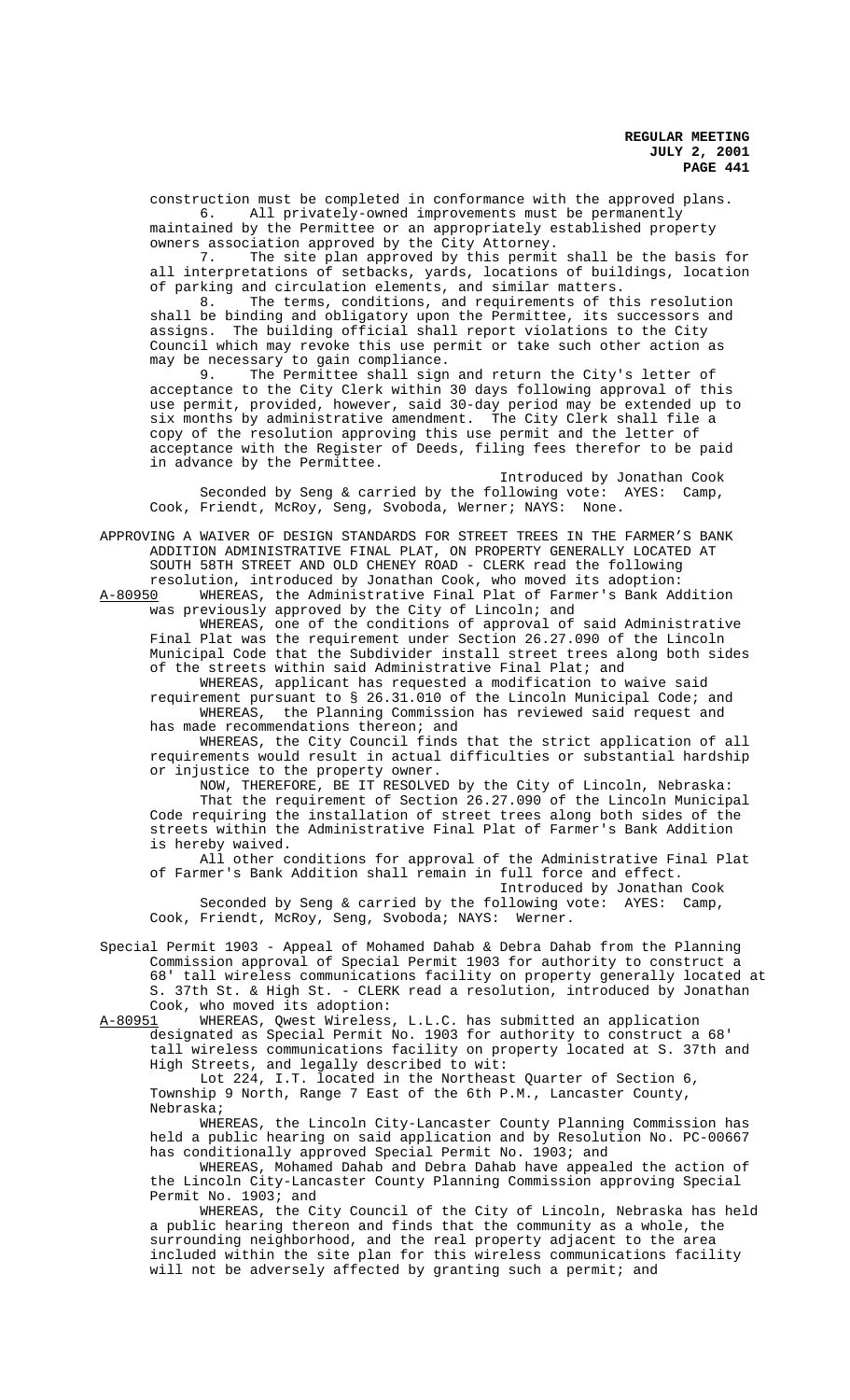> WHEREAS, said site plan together with the terms and conditions hereinafter set forth are consistent with the comprehensive plan of the City of Lincoln and with the intent and purpose of Title 27 of the Lincoln Municipal Code to promote the public health, safety, and general welfare. NOW, THEREFORE, BE IT RESOLVED by the City Council of the City of Lincoln, Nebraska:

> That the application of Qwest Wireless, L.L.C., hereinafter referred to as "Permittee", to construct a 68' tall wireless communications facility be and the same is hereby granted under the provisions of Section 27.63.720 of the Lincoln Municipal Code upon condition that construction of said wireless communications facility be constructed in strict compliance with said application, the site plan, and the following additional express terms, conditions, and requirements:

1. This permit approves a 68' tall wireless communications facility for a period of 15 years.

2. Before receiving building permits:

a. The Permittee must provide structural engineering calculations for the monopole and the pier for its foundation sealed by a Nebraska Professional Engineer.

b. Permittee must post a surety, approved by the City Attorney, in the minimum amount necessary to guarantee the removal of the facilities. The surety may not be revoked or terminated during the term of the permit.

3. Before operating this personal wireless facility, all development and construction must conform to the approved plans.

4. The personal wireless service provider shall comply at all times with the current applicable FCC and FAA standards and regulations, and any of those of other agencies of the federal government with authority to regulate towers and antennas.

5. The tower shall be inspected and maintained in accordance with the applicable standards for towers that are published by the Electronic Industries Association, as amended from time to time. At the time of this Special Permit, those standards were contained in the TIA/EIA-222-F. The facility operator shall conduct safety inspections in accordance with the EIA and FCC Standards and within 60 days of the inspection, file a report with the Department of Building and Safety.<br>6. All privately-owned improvement

6. All privately-owned improvements, including landscaping, must be permanently maintained by the Permittee.

7. The site plan approved by this permit shall be the basis for all interpretations of setbacks, yards, locations of buildings, location of parking and circulation elements, and similar matters.

8. The terms, conditions, and requirements of this resolution shall be binding and obligatory upon the Permittee and the Permittee's successors and assigns. The building official shall report violations to the City Council which may revoke the special permit or take such other action as may be necessary to gain compliance.

9. The Permittee shall, within 10 days of written demand, reimburse the City for all direct and indirect costs and expenses as provided in Section 27.68.090 in connection with the issuance and review of this permit.<br> $10.$  As

As part of this approval, the Permittee agrees that the Permittee, its successors and assigns shall, at its sole cost and expense, indemnify and hold harmless the City, its officers, officials, boards, commissions, agents, representatives, and employees against any and all claims, suits, losses, expenses, causes of actions, proceedings, and judgments for damage arising out of, resulting from, or alleged to arise out of or result from the construction, operation, repair, maintenance or removal of the provider's facilities. Indemnified expenses shall include, but not be limited to, all out-of-pocket expenses, such as costs or suit and defense and reasonable attorney fees, and shall also include the reasonable value of any services rendered by the City Attorney's office and any employees of the City and any consultants retained by the City.<br>11. The Permittee shall sign and return the City's letter of

The Permittee shall sign and return the City's letter of acceptance to the City Clerk within 30 days following approval of the special permit, provided, however, said 30-day period may be extended up to six months by administrative amendment. The City Clerk shall file a copy of the resolution approving the special permit and the letter of acceptance with the Register of Deeds, filing fees therefor to be paid in advance by the Permittee.

Introduced by Jonathan Cook Seconded by Seng & carried by the following vote: AYES: Camp, Friendt, McRoy, Seng, Svoboda; NAYS: Cook, Werner.

SETTING THE HEARING DATE OF 7/16/01, 1:30 P.M. ON THE CATERING APPLICATION OF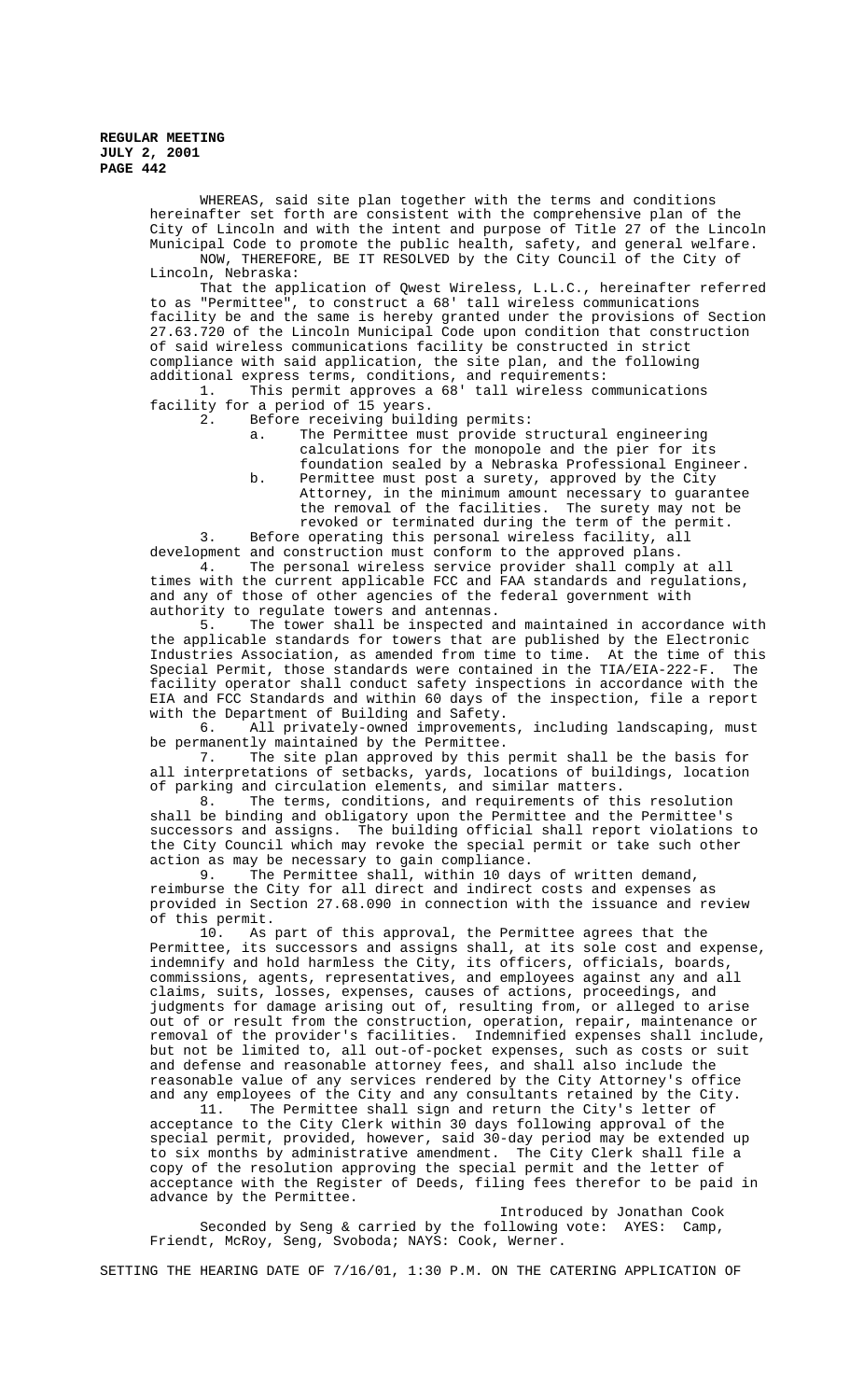MOUSETRAP INC., DBA BRASS RAIL, LOCATED AT 1436 "O" ST. - CLERK read the following resolution, introduced by Jonathan Cook, who moved its adoption: A-80952 BE IT RESOLVED by the City Council, of the City of Lincoln, that a

hearing date is hereby fixed for <u>Mon., July 16, 2001 at 1:30 p.m.</u> or as soon thereafter as possible in the City Council Chambers, County-City Building, 555 S. 10th St., Lincoln, NE, for the purpose of considering the Catering Application of Mousetrap Inc., dba Brass Rail, located at 1436 "O" Street.

If Police Dept. is unable to complete the investigation by said time, a new hearing date will be set.

Introduced by Jonathan Cook Seconded by Seng & carried by the following vote: AYES: Camp, Cook, Friendt, McRoy, Seng, Svoboda, Werner; NAYS: None.

SETTING THE HEARING DATE OF MONDAY, JULY 16, 2001 AT 1:30 P.M. ON THE APP. OF THE BLUE CACTUS INC., DBA THE BLUE CACTUS, LOCATED AT 5555 SO. 48TH ST., SUITE F - CLERK read the following resolution, introduced by Jonathan Cook who moved its adoption:

A-80954 BE IT RESOLVED by the City Council, of the City of Lincoln, that a hearing date is hereby fixed for Mon. July 16, 2001 at 1:30 p.m. or as soon thereafter as possible in the City Council Chambers, County-City Building, 555 S. 10th St., Lincoln, NE, for the purpose of considering the Class I Application of the Blue Cactus, Inc., dba The Blue Cactus, located at 5555 So. 48th St., Suite F.

If the Police Dept. is unable to complete the investigation by said time, a new hearing date will be set.

Introduced by Jonathan Cook Seconded by Seng & carried by the following vote: AYES: Camp, Cook, Friendt, McRoy, Seng, Svoboda, Werner; NAYS: None.

### **PETITIONS AND COMMUNICATIONS**

PETITION TO VACATE PUBLIC WAY OF THE SOUTH ONE HUNDRED FIFTY (150) FEET OF NORTH 67TH STREET BETWEEN SEWARD AVENUE AND KEARNEY AVENUE, SUBMITTED BY JNP INVESTMENTS, LLC. - CLERK presented said petition which was referred to the Planning Dept.

## **REPORTS OF CITY OFFICERS**

CLERK'S LETTER & MAYOR'S APPROVAL OF ORDINANCES & RESOLUTIONS PASSED ON JUNE 18, 2001 - CLERK presented said report which was placed on file in the Office of the City Clerk. **(27-1)**

INVESTMENTS OF FUNDS - CLERK read the following resolution, introduced by

Jonathan Cook, who moved its adoption:

A-80953 BE IT HEREBY RESOLVED BY THE CITY COUNCIL of the City of Lincoln, Nebraska:

That the attached list of investments be confirmed and approved, and the City Treasurer is hereby directed to hold said investments until maturity unless otherwise directed by the City Council. (Investments from June 18 - June 22, 2001.)

Introduced by Jonathan Cook Seconded by Seng & carried by the following vote: AYES: Camp, Cook, Friendt, McRoy, Seng, Svoboda, Werner; NAYS: None.

REPORTS FROM CITY TREASURER OF TELECOMM. OCC. TAX FOR THE MONTH OF MAY, 2001: Big Planet, Inc.; Zone Telecom, Inc.; I-LINK Communications, Inc.; Long Distance of Michigan, Inc.; Association Administrators, Inc.; XO Long Distance Services, Inc.; Nosva Limited Partnership; Comdata Telecommunications Services, Inc.; RSL Com USA, Inc.; GTC Telecom; Lightyear Communications, Inc.; Globalcom, Inc.; Glyphics Communications, Inc.; Tri-M Communications, Inc.; ATT Wireless PCS, LLC; Incomnet Communications Corp.; Sprint Spectrum, L.P.; McLeodUSA Telecommunications Services, Inc.; Excel Telecommunications, Inc.; TracFone Wireless, Inc.; Affinity Network, Inc.; Single Billing Services, Inc.; and NOS Communications Inc.;USA Paging, LLC; Sprint Communication Company Limited Partnership; ATS Mobile Telephone, Inc.; AT&T Communications of the Midwest, Inc.; and TELCO Development Group DE Inc. - CLERK presented said report which was placed on file in the Office of the City Clerk. **(20)**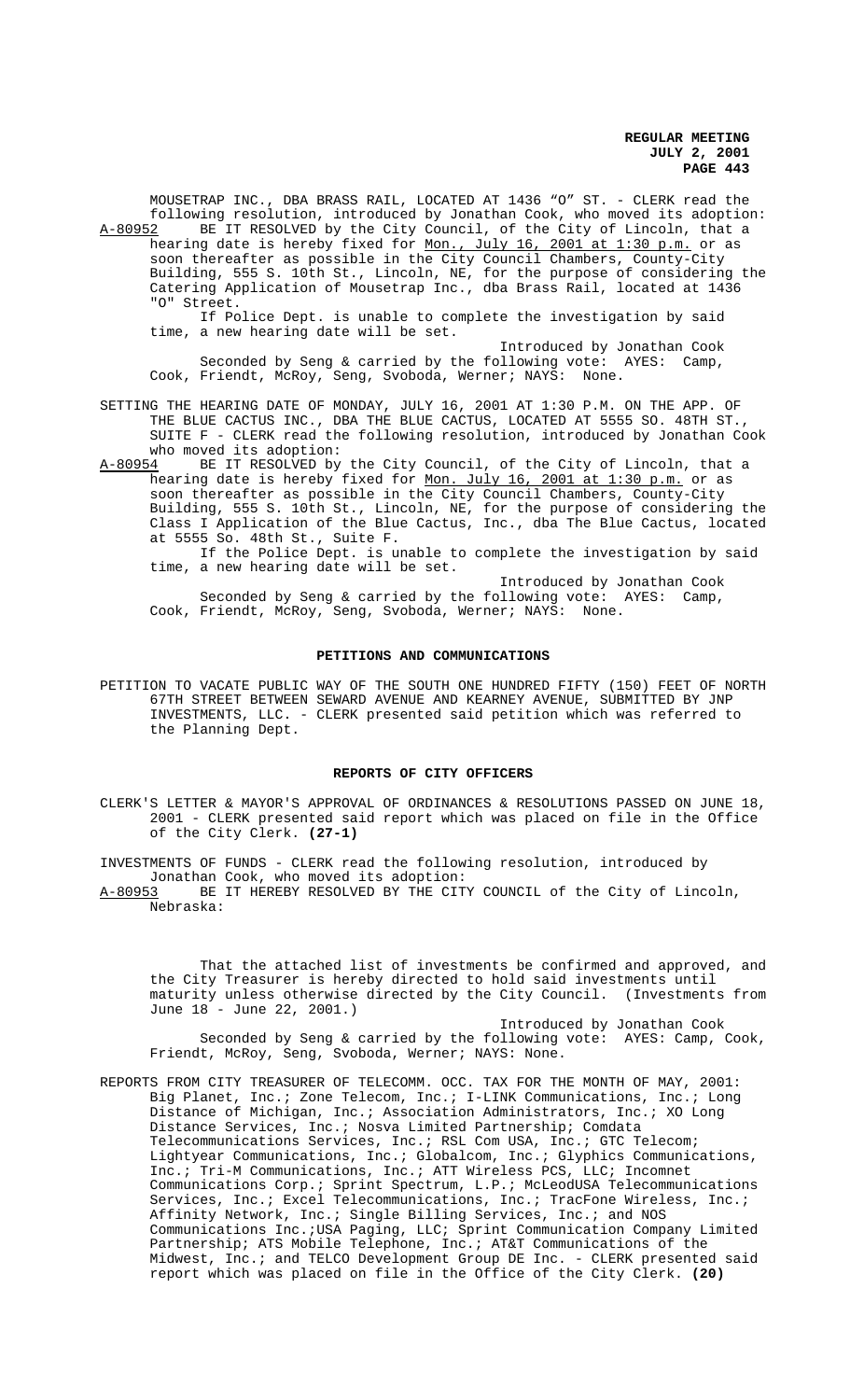REPORT OF OFFICE OF TREASURER OF THE MONTHLY CITY CASH REPORT FOR MAY, 2001 - CLERK presented said report which was placed on file in the Office of the City Clerk. **(5-21)**

### **ORDINANCES - 1ST READING**

- Authorizing the issuance of not to exceed \$3,750,000 aggregate principal amount of the City's Golf Course Revenue Refunding Bonds - CLERK read an ordinance, introduced by Jonathan Cook, authorizing the issuance of not to exceed \$3,750,000 aggregate principal amount of the City's Golf Course Revenue Refunding Bonds, the first time.
- Change of Zone 3238 Application of Olsson Associates for a change of zone from AGR Agricultural Residential to R-1 Residential on property generally located south and west of S. 70th Street and Old Cheney Road. - CLERK read an ordinance, introduced by Jonathan Cook, amending the Lincoln Zoning District Maps attached to and made a part of Title 27 of the Lincoln Municipal Code, as provided by Section 27.05.020 of the Lincoln Municipal Code, by changing the boundaries of the districts established and shown thereon, the first time.

### **ORDINANCES - 3RD READING**

- Change of Zone 3213 Application of Nebraska Nurseries, Inc. for a change of zone from R-3 Residential to B-2 Planned Neighborhood business and O-3 Office Park, on property generally located at the southwest corner of 80th Street and Pioneers Blvd. - PRIOR to reading:
- CAMP Moved to suspend Council rules and have 2nd and 3rd readings on this date.

Seconded by Seng & carried by the following vote: AYES: Camp, Cook, Friendt, McRoy, Seng, Svoboda, Werner; NAYS: None.

CLERK Read an ordinance, introduced by Jonathan Cook, amending the Lincoln Zoning District Maps attached to an made a part of Title 27 of the Lincoln Municipal Code, as provided by Section 27.05.020 of the Lincoln Municipal Code, by changing the boundaries of the districts established and shown thereon.

COOK Moved to pass the ordinance as read.

Seconded by Friend & carried by the following vote: AYES: Camp, Cook, Friendt, McRoy, Seng, Svoboda, Werner; NAYS: None.

The ordinance, being numbered **17873**, is recorded in Ordinance Book 24, Page

## **MISCELLANEOUS BUSINESS**

### **PENDING LIST -**

CAMP Moved to extend the Pending List for 1 week. Seconded by Werner & carried by the following vote: AYES: Camp, Cook, Friendt, McRoy, Seng, Svoboda, Werner; NAYS: None.

## **UPCOMING RESOLUTIONS -**

CAMP Moved to approve the resolutions to have Public Hearing on July 9, 2001. Seconded by Werner & carried by the following vote: AYES: Camp, Cook, Friendt, McRoy, Seng, Svoboda, Werner; NAYS: None;

#### **ADJOURNMENT**

## **3:12 p.m.**

CAMP Moved to adjourn the City Council Meeting of July 2, 2001. Seconded by Werner & carried by the following vote: AYES: Camp, Cook, Friendt, McRoy, Seng, Svoboda, Werner; NAYS: None; So ordered.